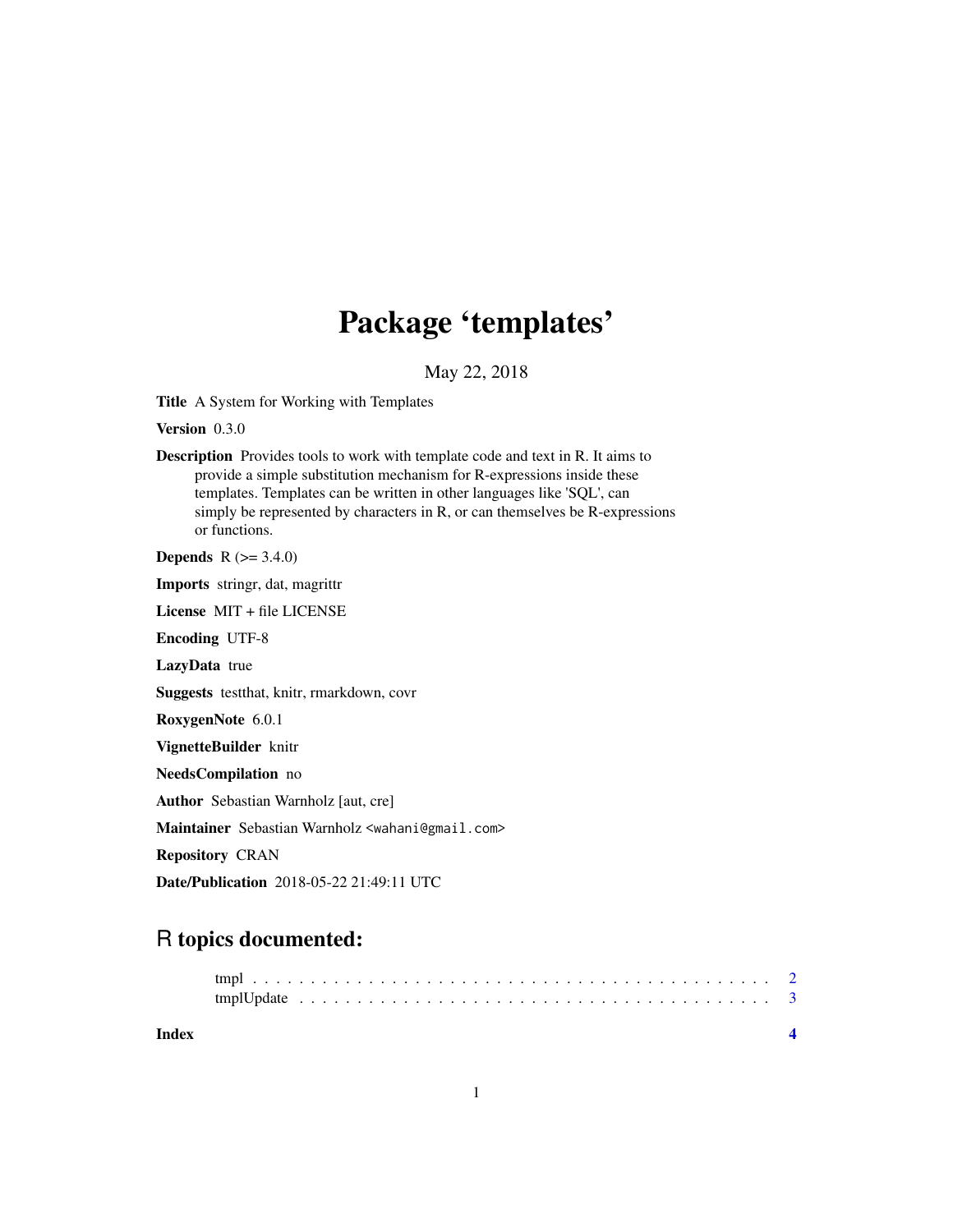### <span id="page-1-1"></span><span id="page-1-0"></span>Description

tmpl is the constructor function for template objects.

### Usage

```
tmpl(.t, ...)
## S3 method for class 'character'
tmpl(.t, ..., .envir = parent-frame())## S3 method for class 'formula'
tmpl(.t, \ldots)## S3 method for class 'tmpl'
tmpl(.t, \ldots)## S3 method for class 'function'
tmpl(.t, \ldots)
```
### Arguments

| . t                     | something that can be interpreted as template. See defined methods for options.          |
|-------------------------|------------------------------------------------------------------------------------------|
| $\cdot$ $\cdot$ $\cdot$ | (name $=$ value $\mid$ name $\sim$ value) name-value expressions passed on to tmplUpdate |
| .envir                  | (environment) the environment in which template snippets are evaluated. For              |
|                         | formulas and functions their environment is used.                                        |

### Details

Objects of class tmpl are stored as a character of length one. They can contain 'snippets' to be evaluated. These snippets are identified by an opening {{ and closing }}. The environment in which they are evaluated is stored in the object. They can be further augmented by supplying arguments in ....

### See Also

[tmplUpdate,](#page-2-1) [tmplEval](#page-2-2)

### Examples

```
tmpl("Hi { { toupper(a) }!", a = "there")
tmp1( \sim {y <- {{ a }}}, a \sim x + 1)
tmpl(function(x) \{ \{ a \} \} + x, a ~ 1)
```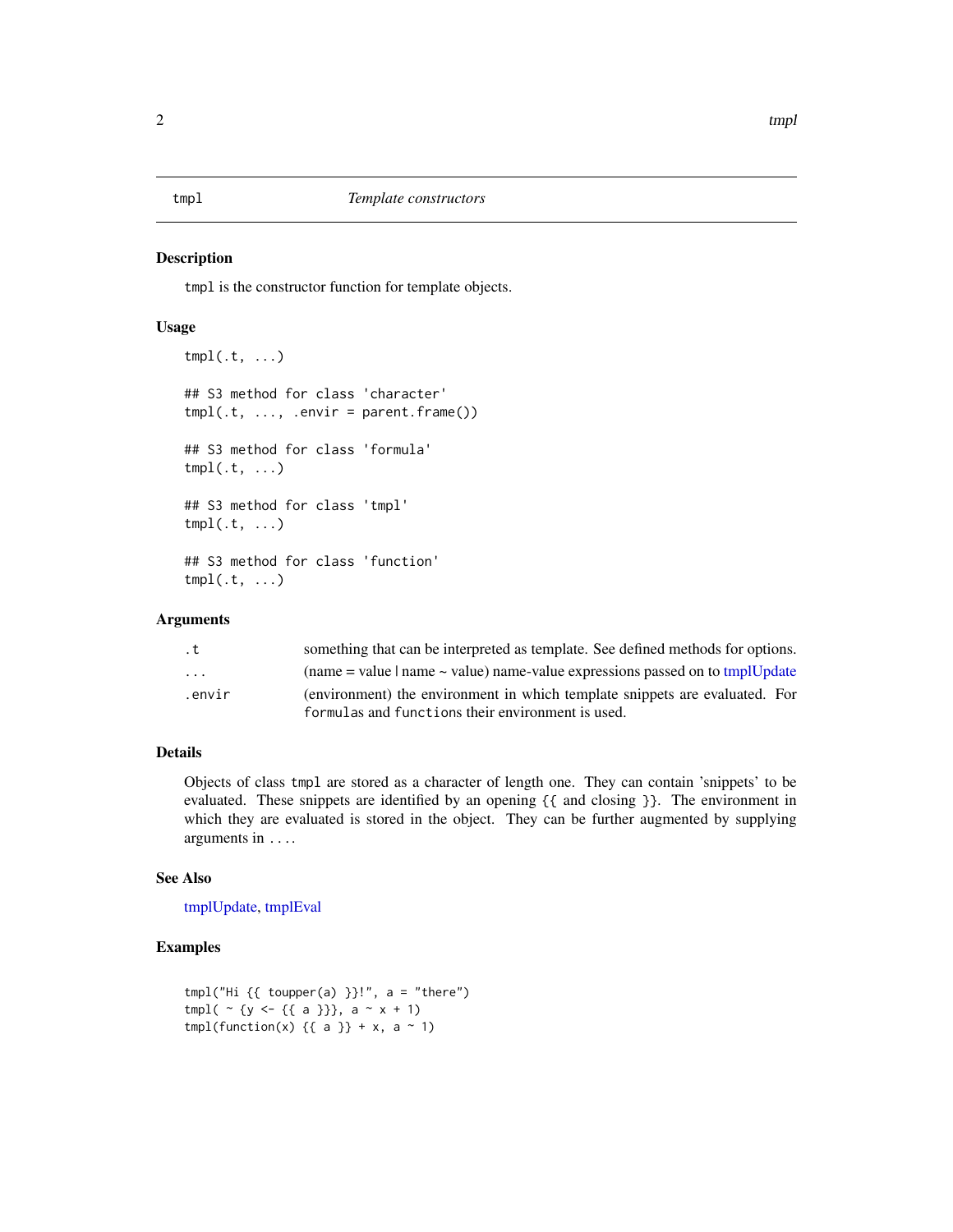<span id="page-2-1"></span><span id="page-2-0"></span>

### <span id="page-2-2"></span>Description

Functions operating on [tmpl](#page-1-1) objects. They can be updated and / or evaluated as an expression.

### Usage

```
tmplUpdate(.t, ...)
## S3 method for class 'tmpl'
tmplUpdate(.t, ...)
## S3 method for class 'function'
tmplUpdate(.t, ...)
tmplEval(t, ..., .envir = newenv(parent = parent-frame())tmplAsFun(.t, ...)
```
### Arguments

| . t                     | (tmpl) and object of class tmpl                                                                         |
|-------------------------|---------------------------------------------------------------------------------------------------------|
| $\cdot$ $\cdot$ $\cdot$ | (name $=$ value $\vert$ name $\sim$ value) name-value expressions used to update the snip-<br>pets in x |
| .envir                  | (environment) the environment in which the template is evaluated                                        |

### Details

tmplUpdate will evaluate all snippets in a template. Objects are searched for in the list of arguments supplied as ... and the environment of the template. The results are substituted within the snippets.

tmplEval will evaluate the template in place or in the specified environment after substituting the elements in ....

### Examples

```
tmpl("This is \{\{a\}\} very similar to \{\{b\}\}", a = "actually", b = "sprintf")
tmpl("But I consider it to be ({\{ sprintf('%i', a) }}) orthogonal", a = 1.0)
tmpl("and ({{} sprintf("xi', b)} ) with a different scope:", b = 2.0)tmpl("SELECT {{ var }} FROM {{ table }} WHERE {{ condition }};",
     var = "someVar", table = "someTable", condition = "primaryKey = 1")
template \leftarrow \text{tmpl("cat({f\_toupper(x) })}')tmplUpdate(template, x ~ "hi")
tmplEval(template, x ~ "hi")
```